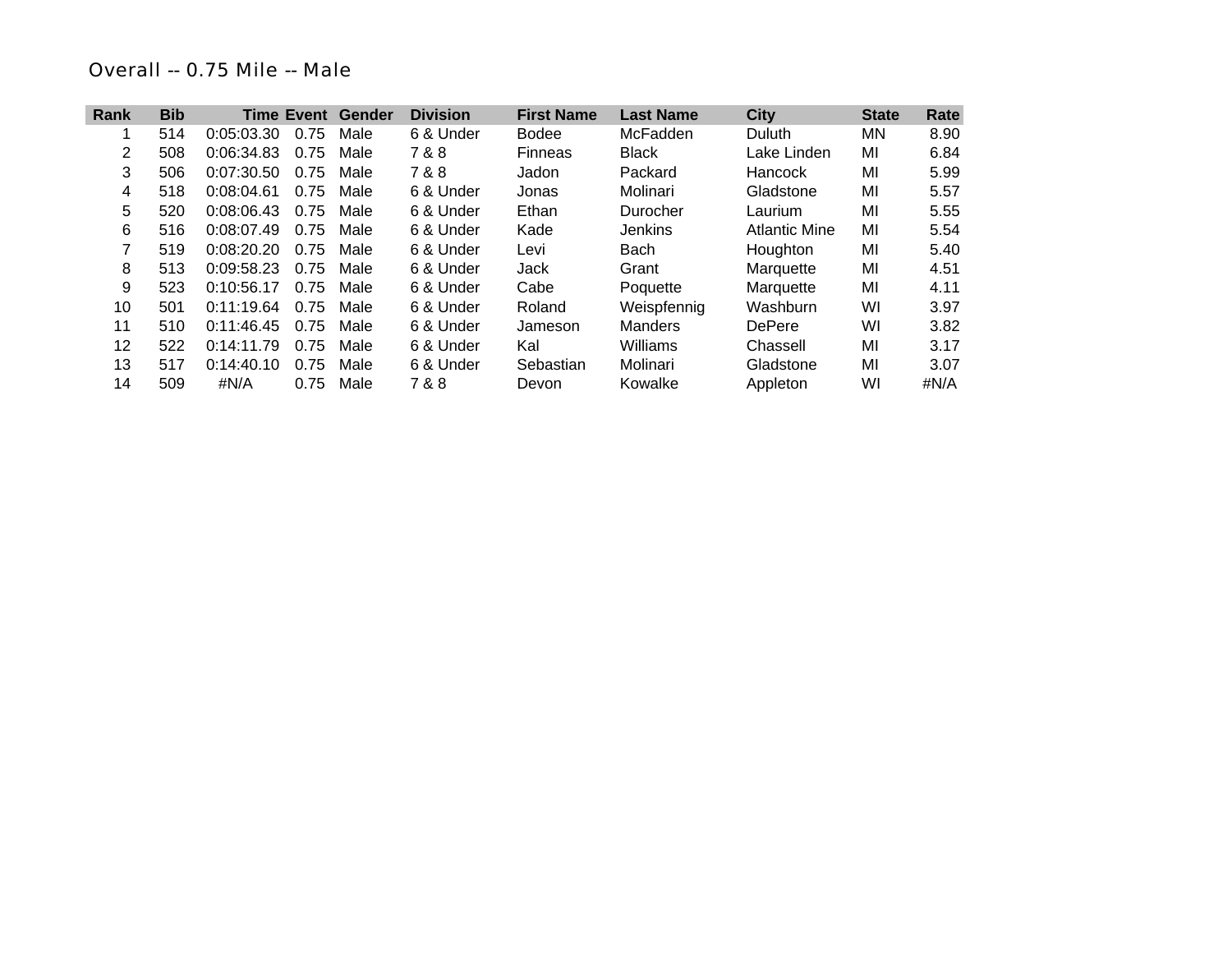# *Overall -- 0.75 Mile -- Female*

| Rank | <b>Bib</b> |                   |      | <b>Time Event Gender</b> | <b>Division</b> | <b>First Name</b> | <b>Last Name</b> | City     | <b>State</b> | Rate |
|------|------------|-------------------|------|--------------------------|-----------------|-------------------|------------------|----------|--------------|------|
|      | 515        | 0:06:43.59        | 0.75 | Female                   | 7 & 8           | Caitlyn           | Strom            | Calumet  | MI           | 6.69 |
|      | 512        | 0:08:13.56 0.75   |      | Female                   | 6 & Under       | Aili              | Menard           | Negaunee | MI           | 5.47 |
|      | 507        | $0:09:02.85$ 0.75 |      | Female                   | 7&8             | Melody            | Racicot          | Wilson   | MI           | 4.97 |
| 4    | 525        | 0:10:05.03 0.75   |      | Female                   | 6 & Under       | Delaney           | Salmi            | Houghton | MI           | 4.46 |
| 5    | 521        | $0:10:07.50$ 0.75 |      | Female                   | 6 & Under       | Jovie             | Williams         | Chassell | MI           | 4.44 |
| 6    | 505        | 0:17:02.30        | 0.75 | Female                   | 6 & Under       | Maggie            | Klein            | Hancock  | MI           | 2.64 |
|      | 524        | #N/A              | 0.75 | Female                   | 6 & Under       | Amelia            | Olson            | Houghton | MI           | #N/A |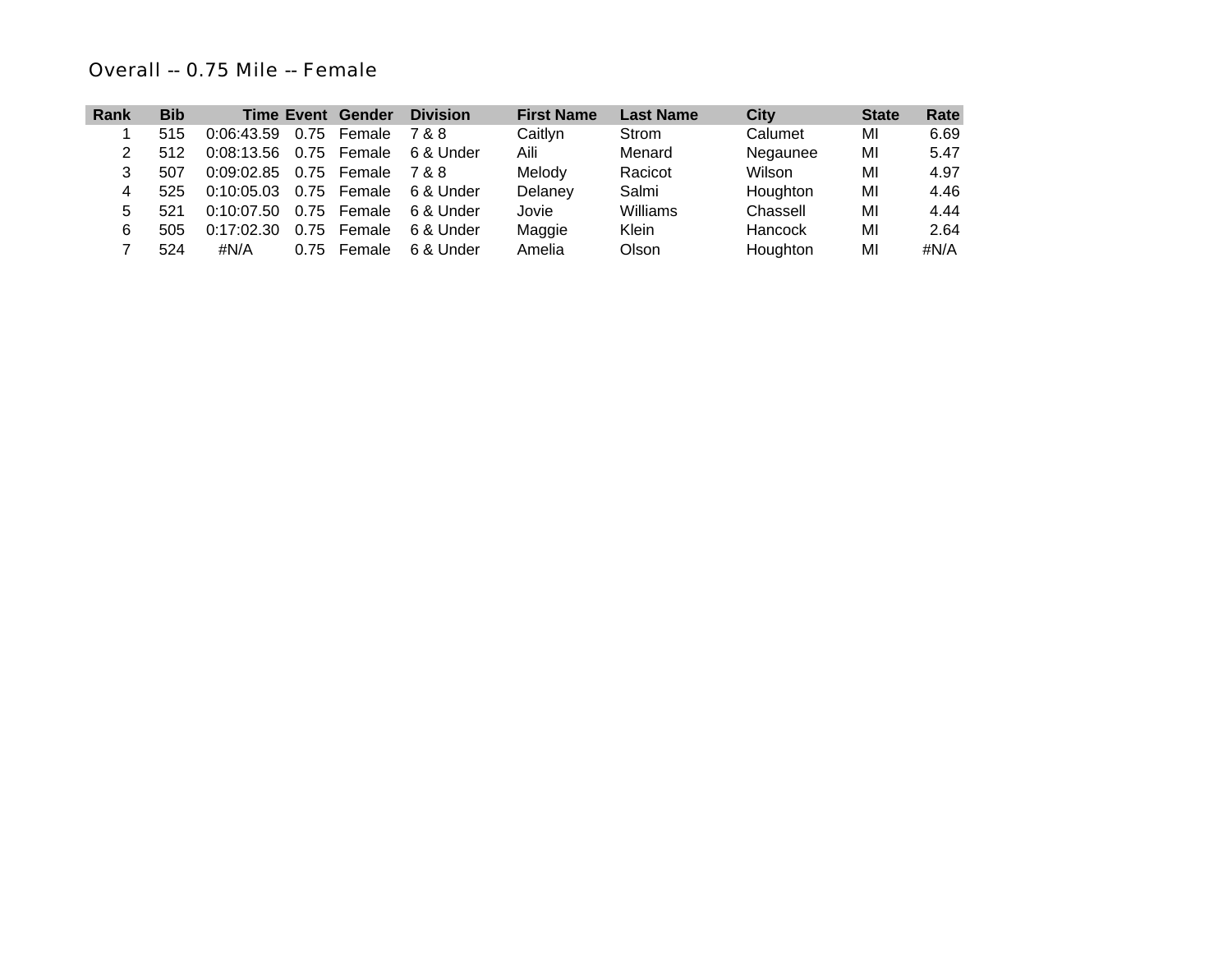| 0.75 Mile -- 7 & 8 -- Male |  |  |  |  |  |
|----------------------------|--|--|--|--|--|
|----------------------------|--|--|--|--|--|

| Rank | <b>Time</b> | <b>Bib</b> |      | <b>Event Gender</b> | <b>Division</b> | <b>First Name</b> | <b>Last Name</b> | <b>City</b> | <b>State</b> | Rate |
|------|-------------|------------|------|---------------------|-----------------|-------------------|------------------|-------------|--------------|------|
|      | 0:06:34.83  | 508        | 0.75 | Male                | 7 & 8           | <b>Finneas</b>    | <b>Black</b>     | Lake Linden | MI           | 6.84 |
|      | 0:07:30.50  | 506        | 0.75 | Male                | 7 & 8           | Jadon             | Packard          | Hancock     | MI           | 5.99 |
|      | #N/A        | 509        | 0.75 | Male                | 7 & 8           | Devon             | Kowalke          | Appleton    | WI           | #N/A |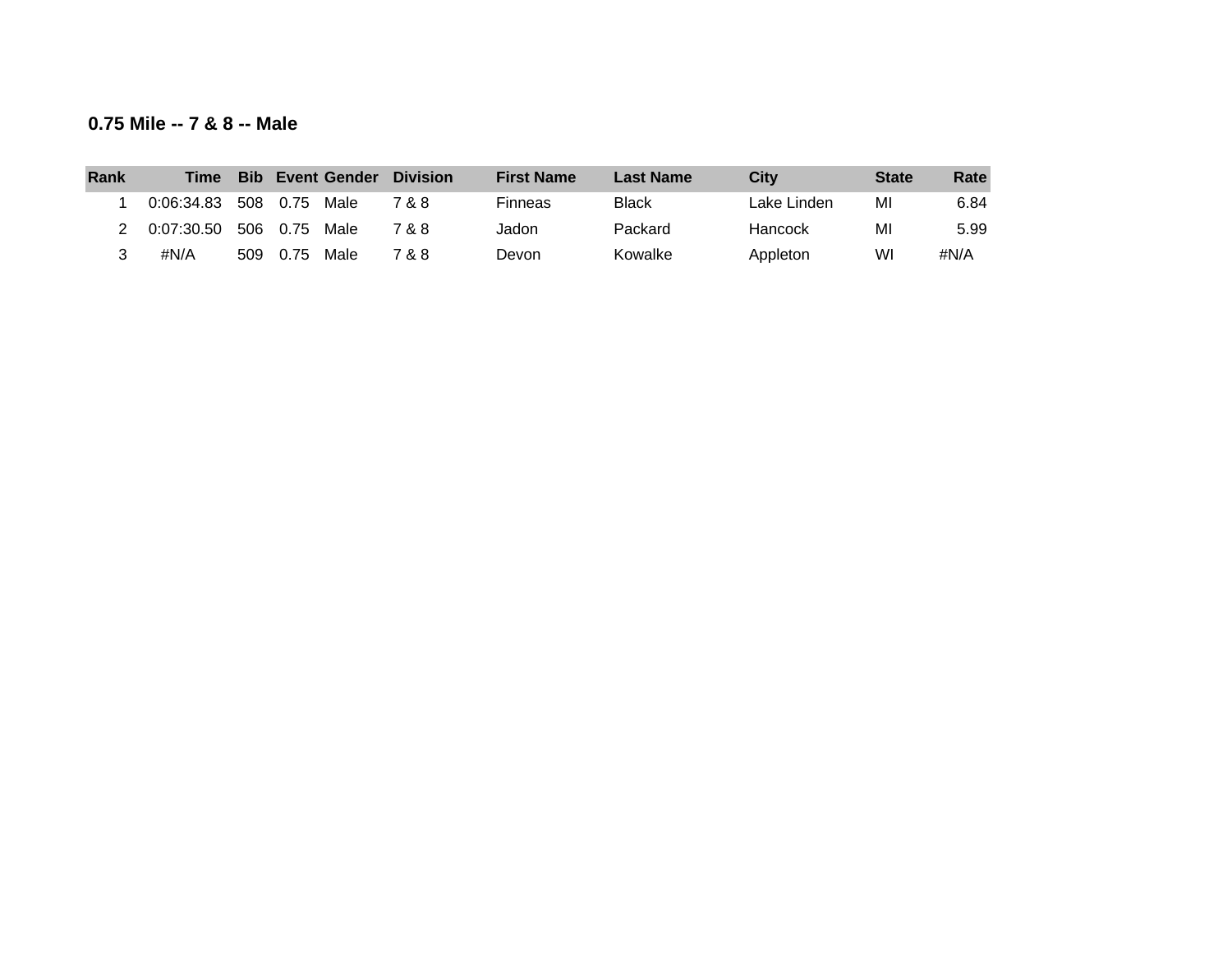### **0.75 Mile -- 7 & 8 -- Female**

| Rank | <b>Time</b>                      |  |                            | <b>Bib Event Gender Division</b> | <b>First Name</b> | <b>Last Name</b> | City    | <b>State</b> | Rate |
|------|----------------------------------|--|----------------------------|----------------------------------|-------------------|------------------|---------|--------------|------|
|      | 0:06:43.59 515 0.75 Female 7 & 8 |  |                            |                                  | Caitlvn           | Strom            | Calumet | MI           | 6.69 |
|      | 0:09:02.85                       |  | 507  0.75  Female  7  &  8 |                                  | Melody            | Racicot          | Wilson  | MI           | 4.97 |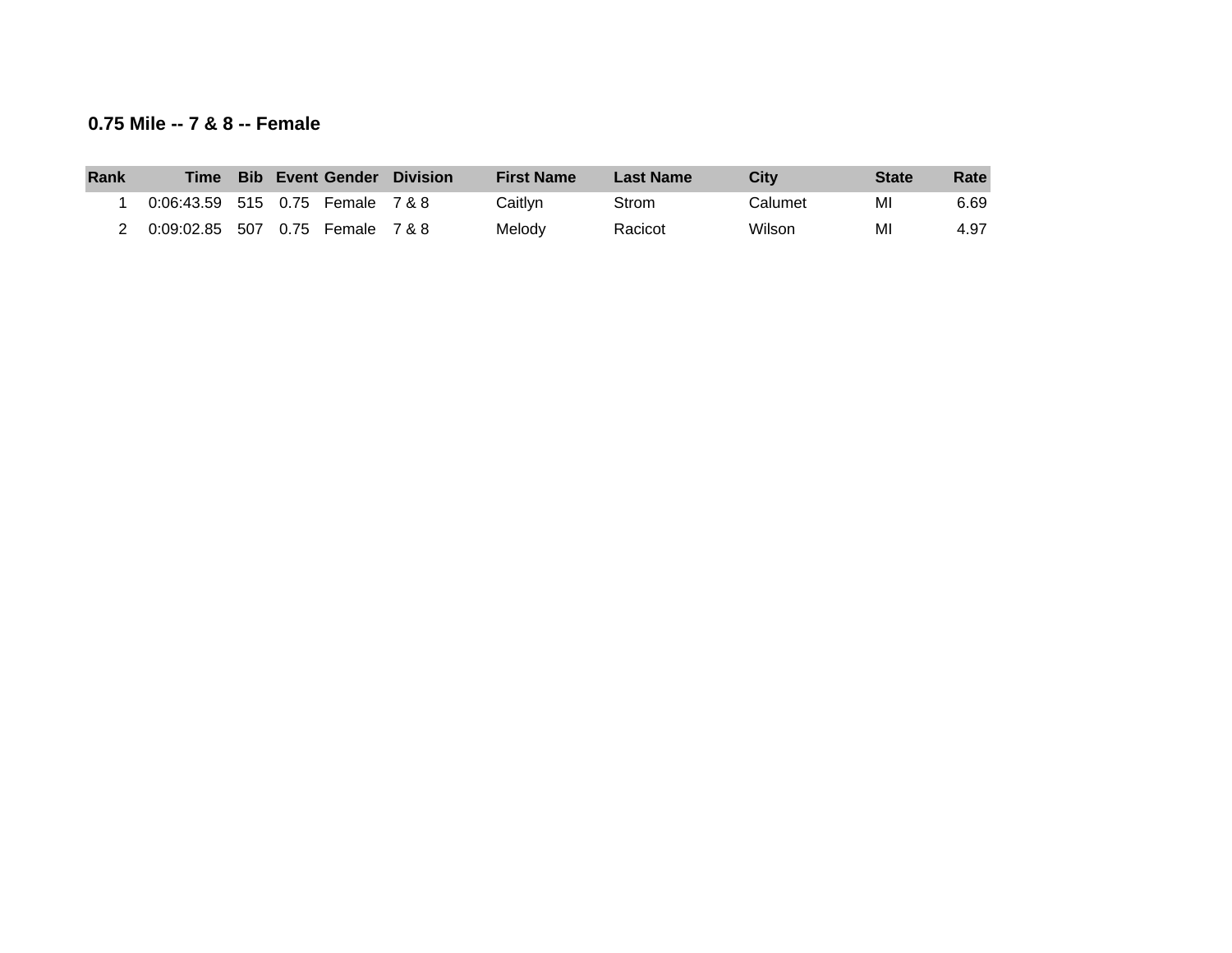## **0.75 Mile -- 6 & Under -- Male**

| Rank | Time       | <b>Bib</b> |      | <b>Event Gender</b> | <b>Division</b> | <b>First Name</b> | <b>Last Name</b> | <b>City</b>   | <b>State</b> | Rate |
|------|------------|------------|------|---------------------|-----------------|-------------------|------------------|---------------|--------------|------|
|      | 0:05:03.30 | 514        | 0.75 | Male                | 6 & Under       | <b>Bodee</b>      | McFadden         | <b>Duluth</b> | ΜN           | 8.90 |
|      | 0:08:04.61 | 518        | 0.75 | Male                | 6 & Under       | Jonas             | Molinari         | Gladstone     | MI           | 5.57 |
| 3    | 0:08:06.43 | 520        | 0.75 | Male                | 6 & Under       | Ethan             | Durocher         | Laurium       | MI           | 5.55 |
| 4    | 0:08:07.49 | 516        | 0.75 | Male                | 6 & Under       | Kade              | <b>Jenkins</b>   | Atlantic Mine | MI           | 5.54 |
| 5    | 0:08:20.20 | 519        | 0.75 | Male                | 6 & Under       | Levi              | <b>Bach</b>      | Houghton      | MI           | 5.40 |
| 6    | 0:09:58.23 | 513        | 0.75 | Male                | 6 & Under       | Jack              | Grant            | Marquette     | MI           | 4.51 |
|      | 0:10:56.17 | 523        | 0.75 | Male                | 6 & Under       | Cabe              | Poquette         | Marquette     | MI           | 4.11 |
| 8    | 0:11:19.64 | 501        | 0.75 | Male                | 6 & Under       | Roland            | Weispfennig      | Washburn      | WI           | 3.97 |
| 9    | 0:11:46.45 | 510        | 0.75 | Male                | 6 & Under       | Jameson           | <b>Manders</b>   | <b>DePere</b> | WI           | 3.82 |
| 10   | 0:14:11.79 | 522        | 0.75 | Male                | 6 & Under       | Kal               | Williams         | Chassell      | MI           | 3.17 |
| 11   | 0:14:40.10 | 517        | 0.75 | Male                | 6 & Under       | Sebastian         | Molinari         | Gladstone     | MI           | 3.07 |